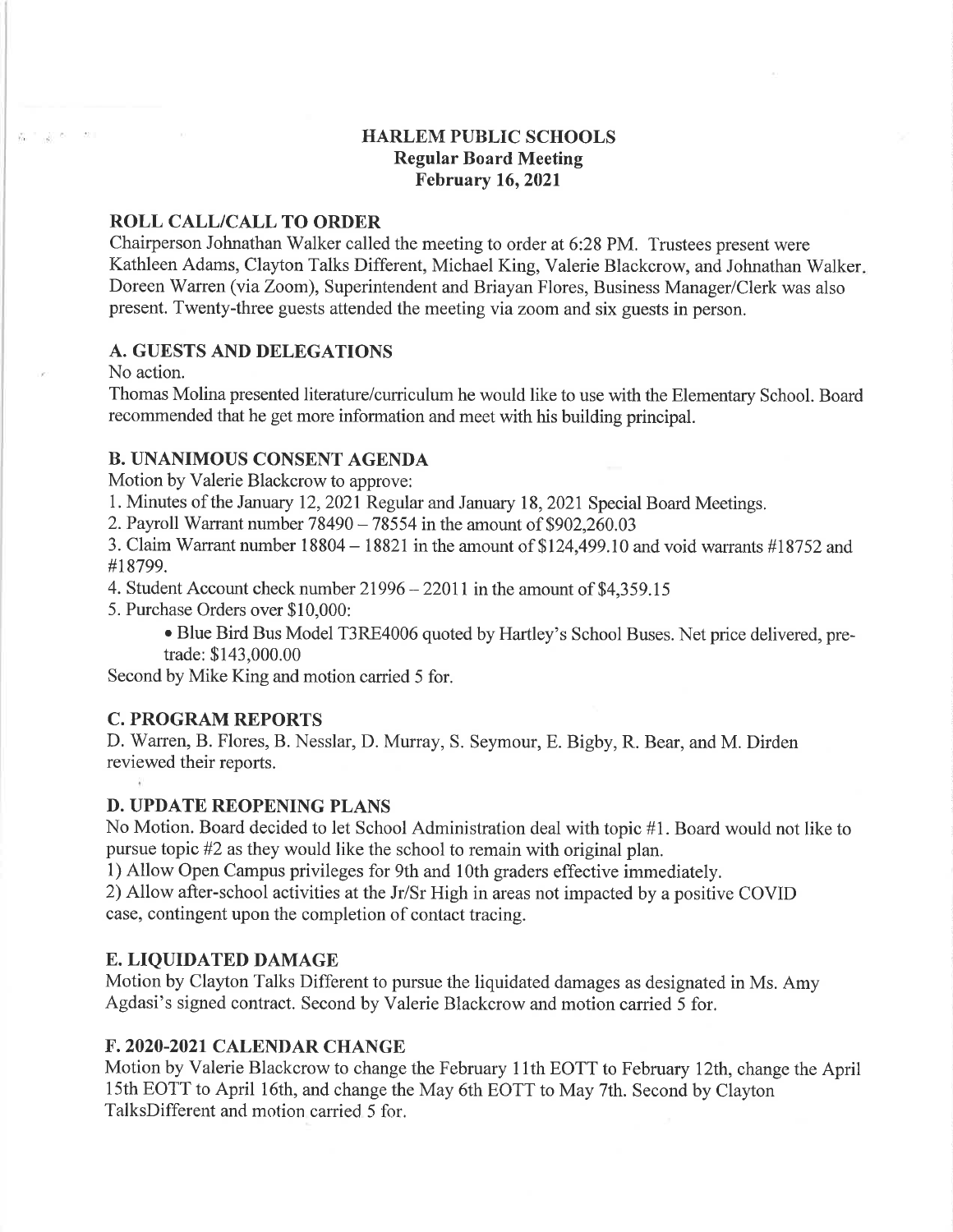# G. CONSIDERATION FOR ISSUANCE OF CONTRACTS FOR 2021-2022 SUPERINTENDENT POSITION

Motion by Clayton TalksDifferent to hire Arlene Bigby as the Harlem School District #12 Superintendent for SY 2021-22 contingent upon a fingerprint background check at a salary of \$94,305.00. Second by Valerie Blackcrow and motion carried 5 for.

## H. CONSIDERATION FOR ISSUANCE OF CONTRACTS FOR 2O2O.2O2I HS MATH AND NURSE POSITION

Motion by Clayton TalksDifferent to hire Desiree Bell as the Jr/Sr High School Nurse for the remainder of SY 2020-2I at a salary of \$55,555.99. Second by Mike King and motion carried 5 for.

Motion by Mike King to hire Clinton McGarvin as the HS Math Teacher for the remainder of SY 2020-21 per the CBA and contingent upon a fingerprint background check. Second by Clayton TalksDifferent and motion carried 5 for.

# I. CONSIDERATION FOR ISSUANCE OF CONTRACTS FOR 2021-2022 ADMIN SUPPORT STAFF AND PRINCIPALS

Motion by Valerie Blackcrow to hire Shiloh Seymour as an administrator during SY 2021-22 with a salary increase of 4%. Second by Clayton TalksDifferent and motion failed 1 for (KA) and 4 against.

Motion by Mike King to hire Evelyn Bigby as an administrator during SY 2021-22 with a salary increase of 4%. Second by Clayton TalksDifferent and motion carried 5 for.

Motion by Clayton TalksDifferent to hire Bonnie Nesslar as an administrator during SY 2021-22 with a salary increase of 4%. Second by Valerie Blackcrow and motion carried 5 for.

Motion by Valerie Blackcrow to hire David Murray as an administrator during SY 2021-22 with a salary increase of 4%. Second by Clayton TalksDifferent and motion carried 4 for, 1 against (KA).

Motion by Valerie Blackcrow to hire Hilary Handy as the Elementary Nurse during SY 2021-22 with a salary increase of 4Yo. Second by Clayton TalksDifferent and motion camied 5 for.

Motion by Clayton TalksDifferent to hire Briayan Flores as the Clerk/Business Office Manager during SY 2021-22 with a salary increase of 4%. Second by Mike King and motion carried 5 for.

Motion by Valerie Blackcrow to hire Marfy Dirden as the Grounds/IT Manager during SY 2021-22 with a salary increase of 4%. Second by Mike King and motion carried 5 for.

Motion by Clayton TalksDifferent to hire Laramie Schwenke as the .5 Activities Director during SY 2021-22 with a salary increase of 4%. Second by Mike King and motion carried 5 for.

Motion by Clayton Talks Different to hire Michelle Sears as an Administrative Assistant during SY 2021-22 with a salary increase of 4%. Second by Valerie Blackcrow and motion carried 5 for.

Motion by Clayton TalksDifferent to hire Julie Lamebull as the Title VII Coordinator during SY 2021-22 at a salary increase of 4%. Second by Mike King and motion carried 5 for.

The Secret State of the Secret State